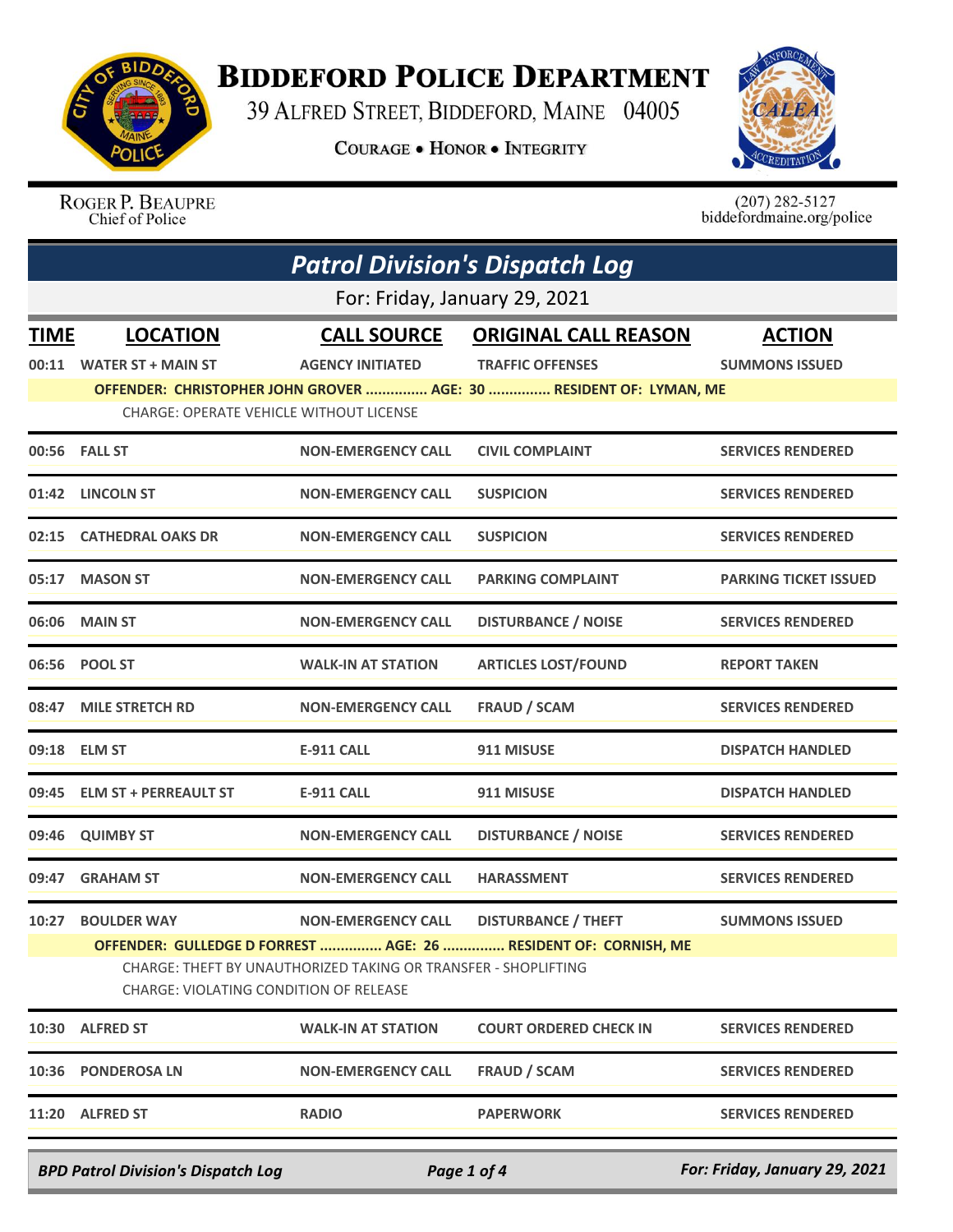| <b>TIME</b><br>11:23 | <b>LOCATION</b><br><b>MARINER WAY</b> | <b>CALL SOURCE</b><br><b>E-911 CALL</b> | <b>ORIGINAL CALL REASON</b><br>911 MISUSE | <b>ACTION</b><br><b>DISPATCH HANDLED</b> |
|----------------------|---------------------------------------|-----------------------------------------|-------------------------------------------|------------------------------------------|
| 11:32                | <b>MARINER WAY</b>                    | <b>E-911 CALL</b>                       | 911 MISUSE                                | <b>DISPATCH HANDLED</b>                  |
| 11:35                | <b>MARINER WAY</b>                    | <b>E-911 CALL</b>                       | 911 MISUSE                                | <b>DISPATCH HANDLED</b>                  |
| 11:36                | <b>BOULDER WAY</b>                    | <b>NON-EMERGENCY CALL</b>               | <b>TRESPASSING</b>                        | <b>SERVICES RENDERED</b>                 |
|                      | 12:02 SOUTH ST + BRIARWOOD DR         | <b>AGENCY INITIATED</b>                 | <b>TRAFFIC OFFENSES</b>                   | <b>WARNING ISSUED</b>                    |
| 12:08                | <b>SOUTH ST + SOUTHVIEW DR</b>        | <b>AGENCY INITIATED</b>                 | <b>TRAFFIC OFFENSES</b>                   | <b>VSAC ISSUED</b>                       |
| 12:19                | <b>MAY ST + SOUTH ST</b>              | <b>AGENCY INITIATED</b>                 | <b>TRAFFIC OFFENSES</b>                   | <b>VSAC ISSUED</b>                       |
|                      | 12:30 MAY ST + DARTMOUTH ST           | <b>AGENCY INITIATED</b>                 | <b>TRAFFIC OFFENSES</b>                   | <b>WARNING ISSUED</b>                    |
| 12:37                | <b>MAY ST + LESSARD AVE</b>           | <b>AGENCY INITIATED</b>                 | <b>TRAFFIC OFFENSES</b>                   | <b>WARNING ISSUED</b>                    |
| 12:46                | <b>SOUTH ST + PAQUIN AVE</b>          | <b>AGENCY INITIATED</b>                 | <b>TRAFFIC OFFENSES</b>                   | <b>WARNING ISSUED</b>                    |
| 12:53                | <b>SOUTH ST + MT PLEASANT ST</b>      | <b>AGENCY INITIATED</b>                 | <b>TRAFFIC OFFENSES</b>                   | <b>WARNING ISSUED</b>                    |
|                      | 12:59 SOUTH ST + MCKENNEY DR          | <b>AGENCY INITIATED</b>                 | <b>TRAFFIC OFFENSES</b>                   | <b>WARNING ISSUED</b>                    |
| 13:06                | <b>SOUTH ST + HIGHLAND ST</b>         | <b>AGENCY INITIATED</b>                 | <b>TRAFFIC OFFENSES</b>                   | <b>WARNING ISSUED</b>                    |
| 13:07                | <b>MEDICAL CENTER DR</b>              | <b>E-911 CALL</b>                       | 911 MISUSE                                | <b>DISPATCH HANDLED</b>                  |
|                      | 13:10 LESTER B ORCUTT BLVD            | E-911 CALL                              | <b>CHECK WELFARE</b>                      | <b>TRANSPORT TO HOSPITAL</b>             |
|                      | 13:12 SOUTH ST + WESTERN AVE          | <b>AGENCY INITIATED</b>                 | <b>TRAFFIC OFFENSES</b>                   | <b>WARNING ISSUED</b>                    |
|                      | 13:19 SOUTH ST                        | <b>AGENCY INITIATED</b>                 | <b>TRAFFIC OFFENSES</b>                   | <b>WARNING ISSUED</b>                    |
|                      | 13:23 ELM ST                          | <b>WALK-IN AT STATION</b>               | FRAUD / SCAM                              | <b>REPORT TAKEN</b>                      |
|                      | 13:25 SOUTH ST + MCKENNEY DR          | <b>AGENCY INITIATED</b>                 | <b>TRAFFIC OFFENSES</b>                   | <b>WARNING ISSUED</b>                    |
|                      | 13:36 POOL ST + BRISTOL ST            | <b>AGENCY INITIATED</b>                 | <b>TRAFFIC OFFENSES</b>                   | <b>WARNING ISSUED</b>                    |
|                      | 13:44 POOL ST                         | <b>AGENCY INITIATED</b>                 | <b>TRAFFIC OFFENSES</b>                   | <b>WARNING ISSUED</b>                    |
|                      | 13:55 OAK ST                          | <b>NON-EMERGENCY CALL</b>               | <b>SUSPICION</b>                          | <b>SERVICES RENDERED</b>                 |
|                      | 14:02 MAINE TPKE                      | <b>E-911 CALL</b>                       | 911 MISUSE                                | <b>DISPATCH HANDLED</b>                  |
|                      | 14:16 POOL ST                         | <b>AGENCY INITIATED</b>                 | <b>TRAFFIC OFFENSES</b>                   | <b>VSAC ISSUED</b>                       |
|                      | 14:27 POOL ST                         | <b>AGENCY INITIATED</b>                 | <b>TRAFFIC OFFENSES</b>                   | <b>VSAC ISSUED</b>                       |

*BPD Patrol Division's Dispatch Log Page 2 of 4 For: Friday, January 29, 2021*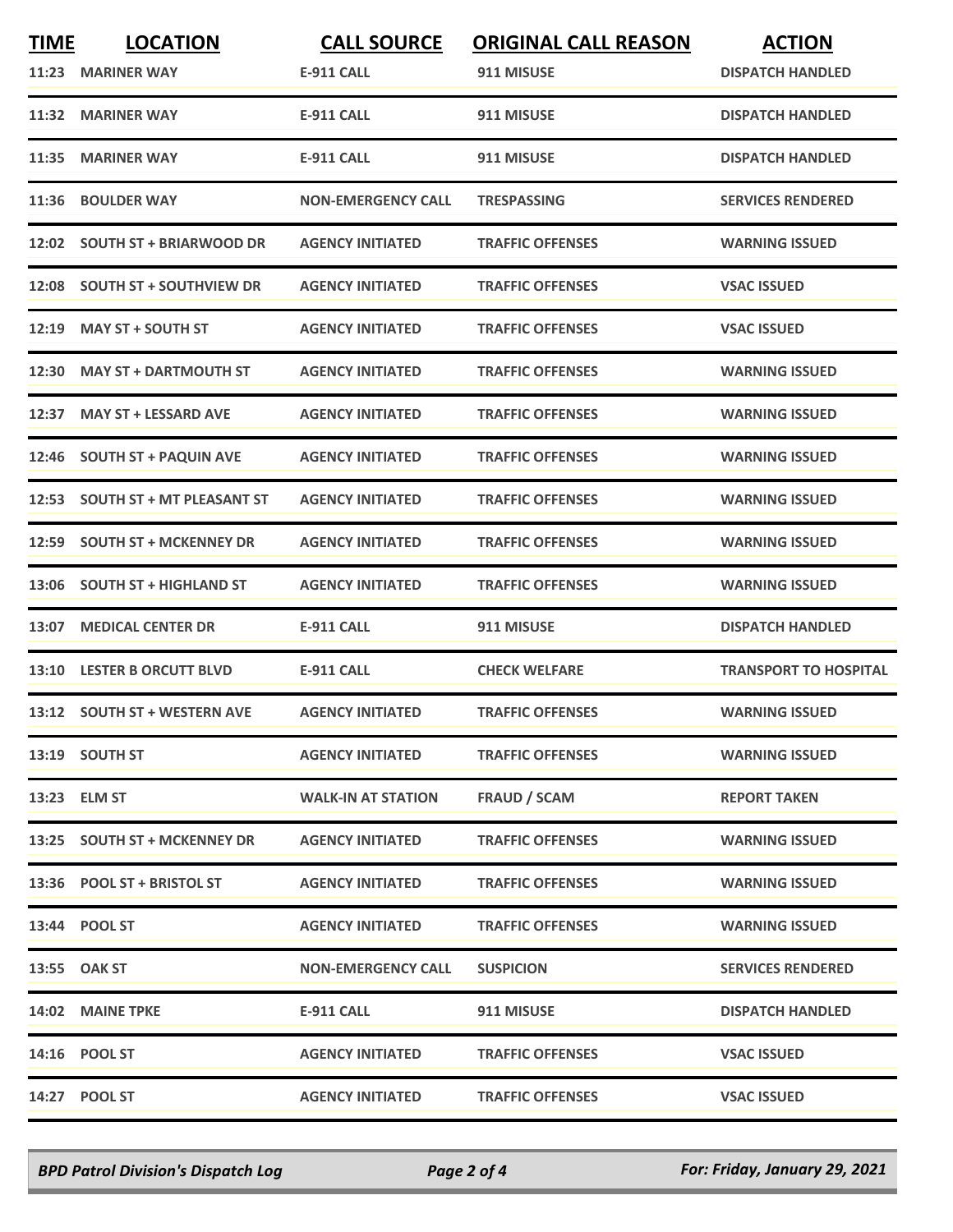| <b>TIME</b> | <b>LOCATION</b><br>14:31 PLYMOUTH DR                                                    | <b>CALL SOURCE</b><br><b>NON-EMERGENCY CALL</b>                               | <b>ORIGINAL CALL REASON</b><br><b>DISTURBANCE / NOISE</b>                                          | <b>ACTION</b><br><b>GONE ON ARRIVAL</b> |
|-------------|-----------------------------------------------------------------------------------------|-------------------------------------------------------------------------------|----------------------------------------------------------------------------------------------------|-----------------------------------------|
|             | 14:40 POOL ST                                                                           | <b>AGENCY INITIATED</b>                                                       | <b>TRAFFIC OFFENSES</b>                                                                            | <b>VSAC ISSUED</b>                      |
|             | 14:54 POOL ST                                                                           | <b>AGENCY INITIATED</b>                                                       | <b>TRAFFIC OFFENSES</b>                                                                            | <b>VSAC ISSUED</b>                      |
|             | 15:08 POOL ST                                                                           | <b>AGENCY INITIATED</b>                                                       | <b>TRAFFIC OFFENSES</b>                                                                            | <b>WARNING ISSUED</b>                   |
|             | 15:17 GUINEA RD                                                                         | <b>AGENCY INITIATED</b>                                                       | <b>TRAFFIC OFFENSES</b>                                                                            | <b>WARNING ISSUED</b>                   |
|             | 15:26 WEST ST                                                                           | <b>AGENCY INITIATED</b>                                                       | <b>TRAFFIC OFFENSES</b>                                                                            | <b>WARNING ISSUED</b>                   |
| 15:29       | WEST ST + WESTWOOD DR                                                                   | <b>AGENCY INITIATED</b>                                                       | <b>TRAFFIC OFFENSES</b>                                                                            | <b>WARNING ISSUED</b>                   |
|             | 15:43 GUINEA RD                                                                         | <b>AGENCY INITIATED</b>                                                       | <b>TRAFFIC OFFENSES</b>                                                                            | <b>WARNING ISSUED</b>                   |
|             | 15:55 ALFRED ST                                                                         | <b>AGENCY INITIATED</b>                                                       | <b>TRAFFIC OFFENSES</b>                                                                            | <b>VSAC ISSUED</b>                      |
|             | 16:20 POOL ST + HEDLEY REYNOLDS W AGENCY INITIATED                                      |                                                                               | <b>TRAFFIC OFFENSES</b>                                                                            | <b>VSAC ISSUED</b>                      |
|             | <b>16:25 HILL ST</b>                                                                    | <b>NON-EMERGENCY CALL</b>                                                     | <b>TRESPASSING</b>                                                                                 | <b>SERVICES RENDERED</b>                |
| 16:43       | <b>PRECOURT ST + BAKERS WAY</b>                                                         | <b>AGENCY INITIATED</b>                                                       | <b>TRAFFIC OFFENSES</b>                                                                            | <b>WARNING ISSUED</b>                   |
|             | 17:32 ALFRED ST + MEDICAL CENTER D AGENCY INITIATED                                     |                                                                               | <b>TRAFFIC OFFENSES</b>                                                                            | <b>WARNING ISSUED</b>                   |
| 17:35       | <b>ALFRED ST</b>                                                                        | <b>E-911 CALL</b>                                                             | 911 MISUSE                                                                                         | <b>DISPATCH HANDLED</b>                 |
|             | 17:38 ALFRED ST                                                                         | <b>NON-EMERGENCY CALL</b>                                                     | <b>COURT ORDERED CHECK IN</b>                                                                      | <b>SERVICES RENDERED</b>                |
|             | 17:47 ELM ST<br>OFFENDER: NGABO ERIC  AGE: 29  RESIDENT OF: BIDDEFORD, ME               | <b>NON-EMERGENCY CALL</b><br>CHARGE: THEFT BY UNAUTHORIZED TAKING OR TRANSFER | <b>SHOPLIFTING</b>                                                                                 | <b>SUMMONS ISSUED</b>                   |
|             | 18:06 MEDICAL CENTER DR                                                                 | <b>E-911 CALL</b>                                                             | 911 MISUSE                                                                                         | <b>REFERRED OTHER AGENCY</b>            |
| 18:29       | <b>FIFTH ST</b>                                                                         | <b>NON-EMERGENCY CALL</b>                                                     | <b>ASSIST OTHER AGENCY</b>                                                                         | <b>NEGATIVE CONTACT</b>                 |
|             | 18:53 ALFRED ST + BARRA RD                                                              | <b>AGENCY INITIATED</b>                                                       | <b>TRAFFIC OFFENSES</b>                                                                            | <b>WARNING ISSUED</b>                   |
|             | 19:13 ELM ST<br><b>CHARGE: OPERATE VEHICLE WITHOUT LICENSE</b><br>CHARGE: OUI (ALCOHOL) | <b>NON-EMERGENCY CALL</b>                                                     | <b>OPERATING UNDER INFLUENCE</b><br>OFFENDER: TERRY LEE PAYNE  AGE: 56  RESIDENT OF: BIDDEFORD, ME | <b>SUMMONS ISSUED</b>                   |
| 19:13       | <b>ROUND HILL ST</b><br>CHARGE: ASSAULT                                                 | <b>NON-EMERGENCY CALL</b>                                                     | <b>ASSAULT</b><br>OFFENDER: CHEYENNE BOUDINY DOTEN  AGE: 50  RESIDENT OF: BIDDEFORD, ME            | <b>SUMMONS ISSUED</b>                   |